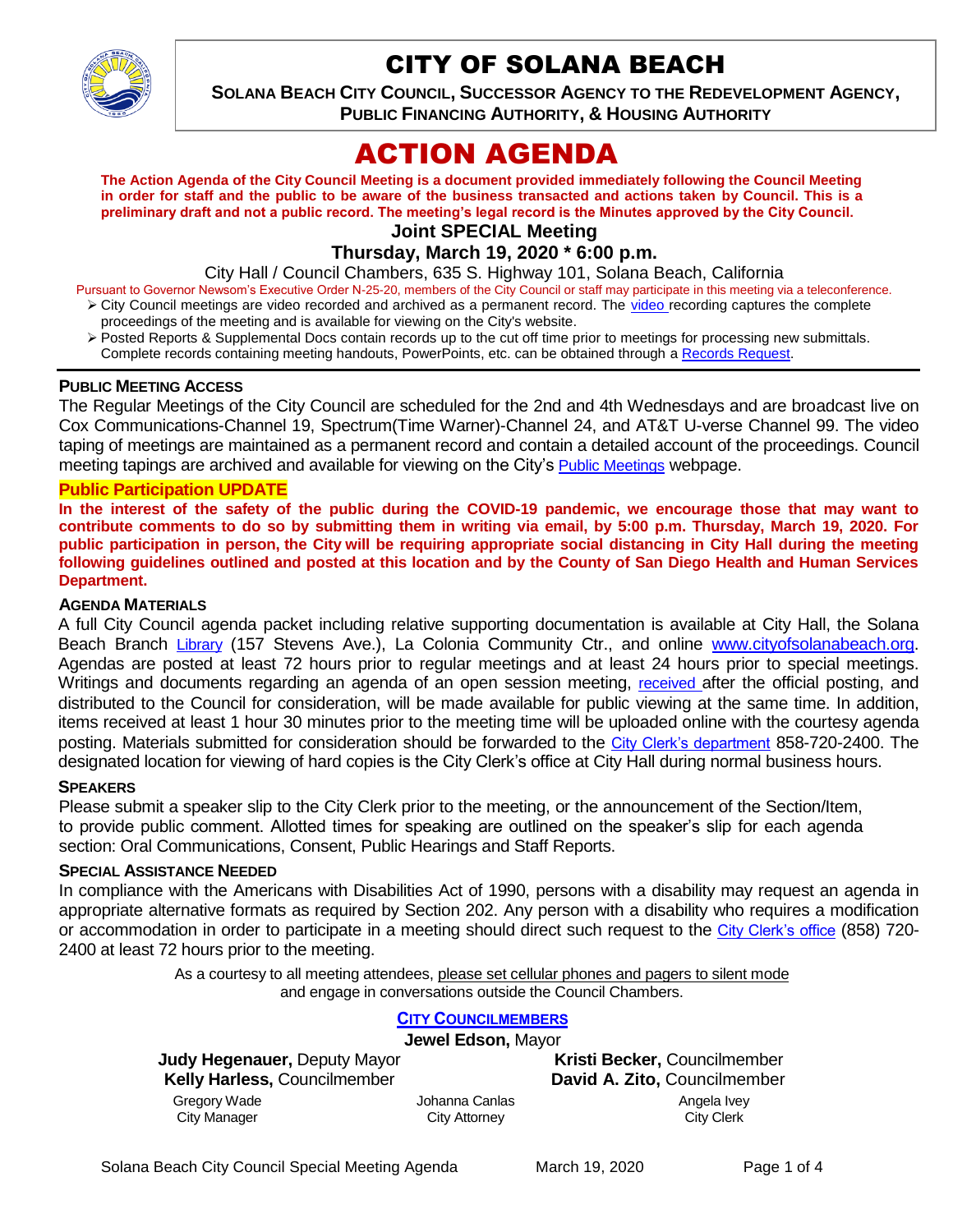## SPEAKERS:

Please submit your speaker slip to the City Clerk prior to the meeting or the announcement of the Item. Allotted times for speaking are outlined on the speaker's slip for Oral Communications, Consent, Public Hearings and Staff Reports.

#### READING OF ORDINANCES AND RESOLUTIONS:

Pursuant to [Solana Beach Municipal Code](https://www.codepublishing.com/CA/SolanaBeach/) Section 2.04.460, at the time of introduction or adoption of an ordinance or adoption of a resolution, the same shall not be read in full unless after the reading of the title, further reading is requested by a member of the Council. If any Councilmember so requests, the ordinance or resolution shall be read in full. In the absence of such a request, this section shall constitute a waiver by the council of such reading.

# **CALL TO ORDER AND ROLL CALL:**

## **CLOSED SESSION REPORT:**

# **FLAG SALUTE:**

## **APPROVAL OF AGENDA: COUNCIL ACTION: Approved 5/0**

## **ORAL COMMUNICATIONS:**

This portion of the agenda provides an opportunity for members of the public to address the City Council on items relating to City business and not appearing on today's agenda by submitting a speaker slip (located on the back table) to the City Clerk. Comments relating to items on this evening's agenda are taken at the time the items are heard. Pursuant to the Brown Act, no action shall be taken by the City Council on public comment items. Council may refer items to the City Manager for placement on a future agenda. The maximum time allotted for each presentation is THREE MINUTES (SBMC 2.04.190). Please be aware of the timer light on the Council Dais.

## **COUNCIL COMMUNITY ANNOUNCEMENTS / COMMENTARY:**

*An opportunity for City Council to make brief announcements or report on their activities. These items are not agendized for official City business with no action or substantive discussion.* 

# **A. CONSENT CALENDAR:** (Action Items) (A.1. - A.2.)

Items listed on the Consent Calendar are to be acted in a single action of the City Council unless pulled for discussion. Any member of the public may address the City Council on an item of concern by submitting to the City Clerk a speaker slip (located on the back table) before the Consent Calendar is addressed. Those items removed from the Consent Calendar by a member of the Council will be trailed to the end of the agenda, while Consent Calendar items removed by the public will be discussed immediately after approval of the Consent Calendar.

## **A.1. Register Of Demands.** (File 0300-30)

Recommendation: That the City Council

1. Ratify the list of demands for February 22, 2020 – March 06, 2020.

#### [Item A.1. Report \(click here\)](https://solanabeach.govoffice3.com/vertical/Sites/%7B840804C2-F869-4904-9AE3-720581350CE7%7D/uploads/Item_A.1._Report_(click_here)_03-19-20_-_O.pdf)

*Posted Reports & Supplemental Docs contain records up to the cut off time, prior to the start of the meeting, for processing new submittals. The final official record containing handouts, PowerPoints, etc. can be obtained through a Records Request to the City Clerk's Office.* **COUNCIL ACTION: Approved 5/0**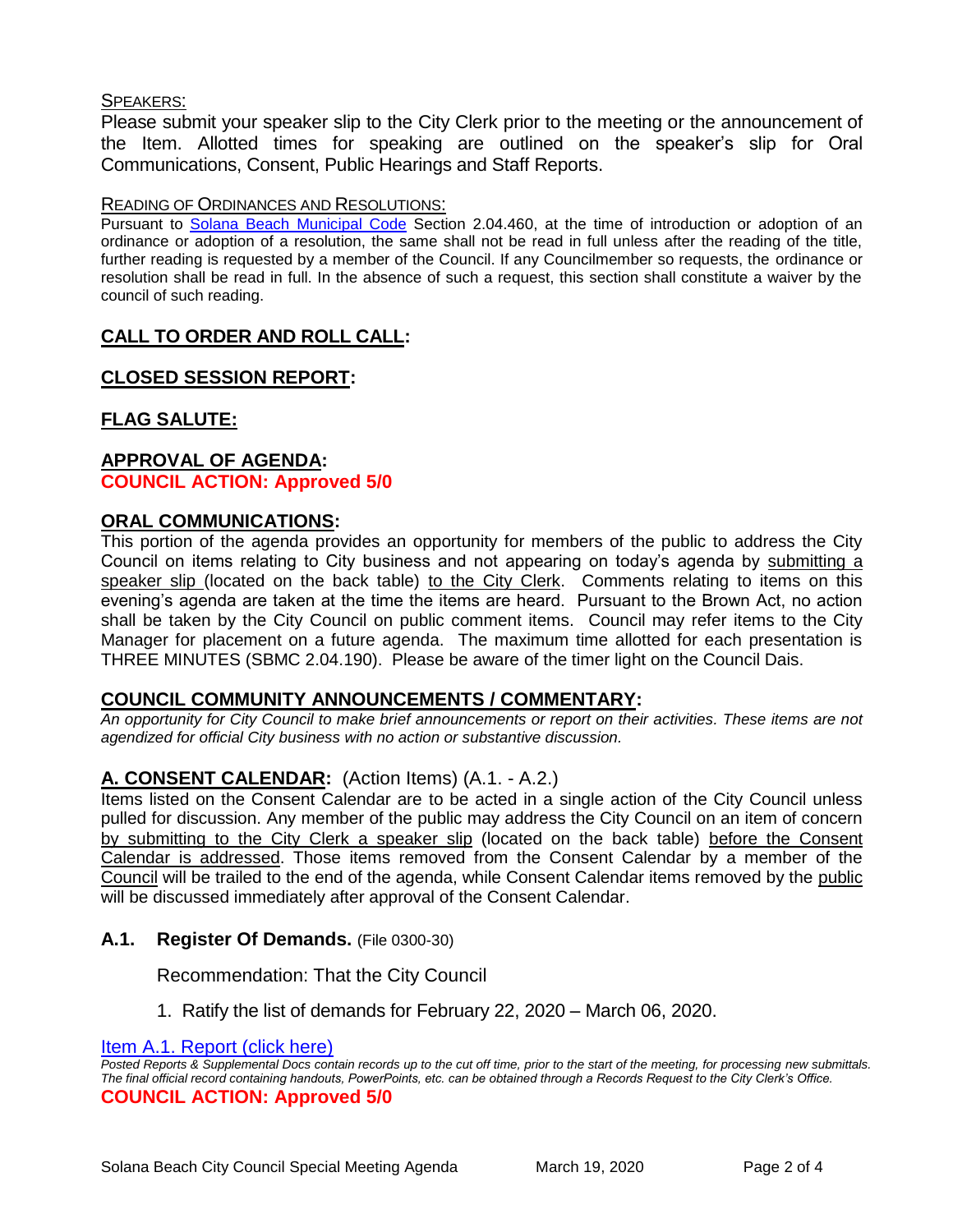# **A.2. General Fund Adopted Budget for Fiscal Year 2019-2020 Changes.** (File 0330-30)

Recommendation: That the City Council

1. Receive the report listing changes made to the Fiscal Year 2019-2020 General Fund Adopted Budget.

[Item A.2. Report \(click here\)](https://solanabeach.govoffice3.com/vertical/Sites/%7B840804C2-F869-4904-9AE3-720581350CE7%7D/uploads/Item_A.2._Report_(click_here)_03-19-20_-_O.pdf) 

*Posted Reports & Supplemental Docs contain records up to the cut off time, prior to the start of the meeting, for processing new submittals. The final official record containing handouts, PowerPoints, etc. can be obtained through a Records Request to the City Clerk's Office.* **COUNCIL ACTION: Approved 5/0**

# **C. STAFF REPORTS**: (C.1.)

*Submit speaker slips to the City Clerk.*

**C.1. Emergency Services Proclamation of Existence of a Local Emergency.** (File 0240-00)

Recommendation: That the City Council

1. Consider the adoption of **Resolution 2020-036** confirming City Manager/Director of Emergency Services Proclamation of Existence of a Local Emergency.

# **COUNCIL ACTION: Approved 5/0**

2. Provide direction to Staff on items for future Council meetings for consideration and/or discussion.

## **Discussion**

[Item C.1. Report](https://solanabeach.govoffice3.com/vertical/Sites/%7B840804C2-F869-4904-9AE3-720581350CE7%7D/uploads/Item_C.1._Report_(click_here)_03-19-20_-_O.pdf) (click here)

[Item C.1. Supplemental Docs \(Updated 3-19 at 11am\)](https://solanabeach.govoffice3.com/vertical/Sites/%7B840804C2-F869-4904-9AE3-720581350CE7%7D/uploads/Item_C.1._Supplemental_Docs_(Upd._3-19_at_1015am)_-_O.pdf)

*Posted Reports & Supplemental Docs contain records up to the cut off time, prior to the start of the meeting, for processing new submittals. The final official record containing handouts, PowerPoints, etc. can be obtained through a Records Request to the City Clerk's Office.*

## **WORK PLAN COMMENTS:**

*Adopted June 12, 2019*

## **COUNCIL COMMITTEE REPORTS:** [Council Committees](https://www.ci.solana-beach.ca.us/index.asp?SEC=584E1192-3850-46EA-B977-088AC3E81E0D&Type=B_BASIC)

**REGIONAL COMMITTEES: (outside agencies, appointed by this Council) STANDING COMMITTEES: (All Primary Members)** *(Permanent Committees)*

## **ADJOURN:**

*Always refer the City's website Event Calendar for updated schedule or contact City Hall. [www.cityofsolanabeach.org](http://www.cityofsolanabeach.org/) 858-720-2400*